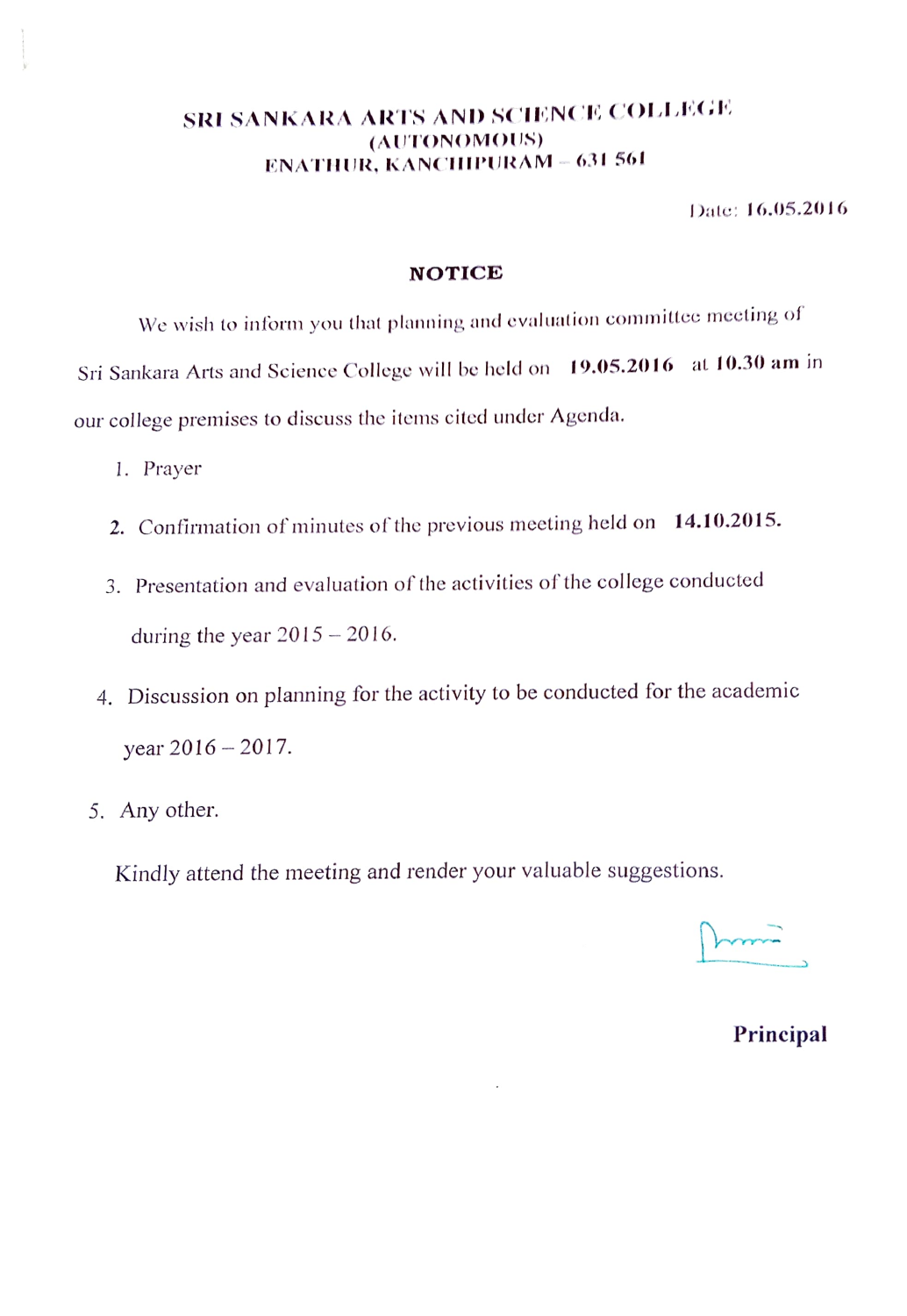Attendance pertaining to the planning and evaluation committee of the college which is held on 19.05.2016 at 10.30 am in our college premises.

| Sl. No         | <b>Name and Designation</b>                     | <b>Signature</b> |
|----------------|-------------------------------------------------|------------------|
| $\mathbf{1}$   | Dr. K. R. Venkatesan<br>Chairman and Convener   |                  |
| $\overline{2}$ | Mr. C. Jayasankar<br>Teacher Representative     |                  |
| 3              | Dr. B. Ramesh<br>Teacher Representative         |                  |
| $\overline{4}$ | Mr. R. Krishnamoorthy<br>Teacher Representative | $k \vee$         |
| 5              | Mr. M. Seshagiri<br>Administrative Officer      |                  |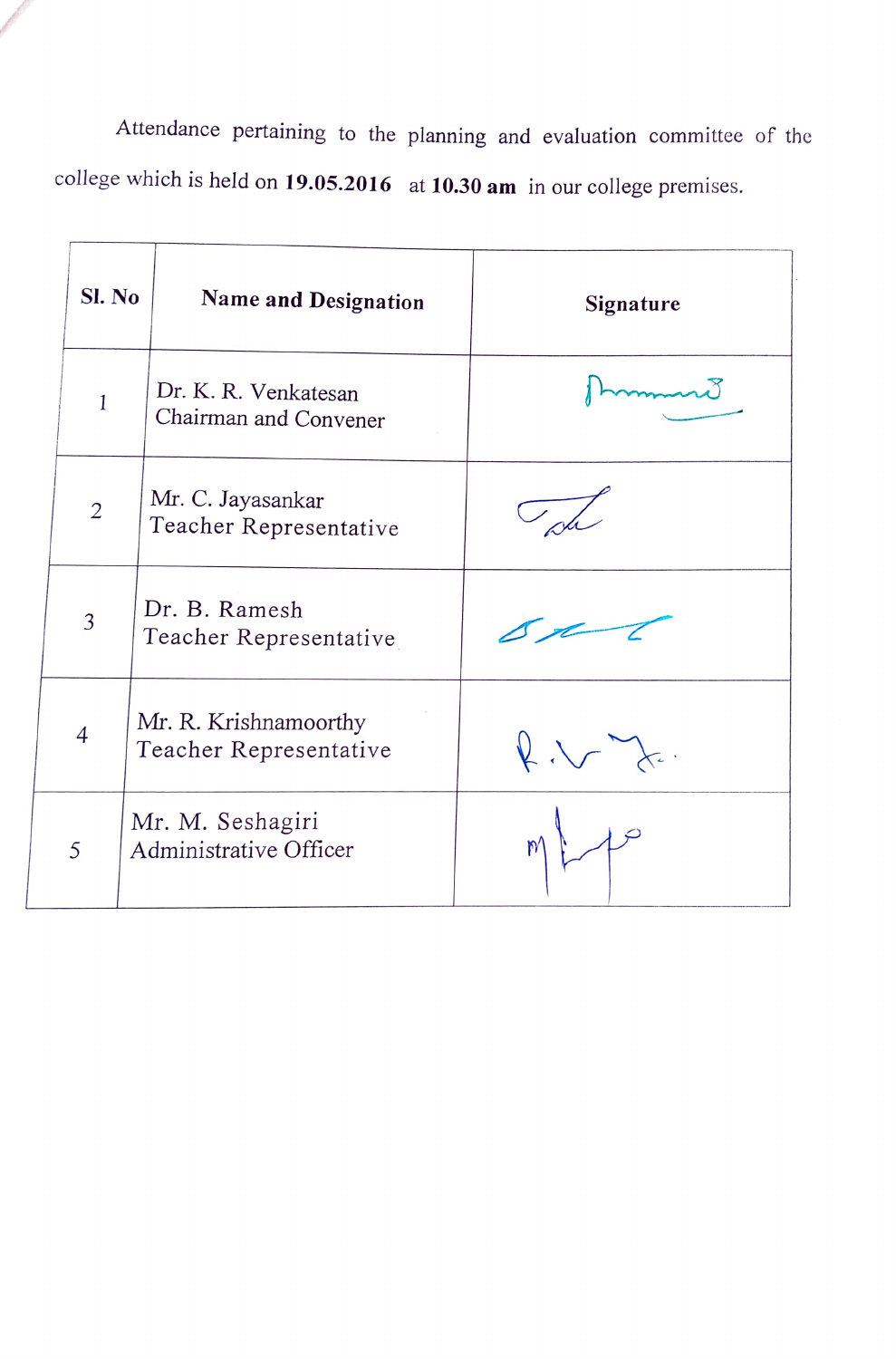## SRI SANKARA ARTS AND SCIENCE COLLEGE (AUTONOMOUS) ENATHUR, KANCHIPURAM - 631 561

#### MINUTES

# PLANNING AND EVALUATION COMMITTEE MEETING

The planning and evaluation committee met on 19.05.2016 at 10.30 am at the principal's office. The following are the minutes of that meeting.

- 1. The minutes of the previous meeting held on 14.10.205 was unanimously confirmed and approved by the members of the Planning and Evaluation Committee.
- 2. The principal of the college, Dr. K. R. Venkatesan presented before the committee the report of the activity of the college conducted during the academic year 2015 - 2016. The members of the committee carefully evaluated the activity planned and conducted under the heads
	- i. Curricular aspects.
	- ii. Teaching, Learning and Evaluation
	- ii. Students Support and Progression
	- iv. Innovative Practices